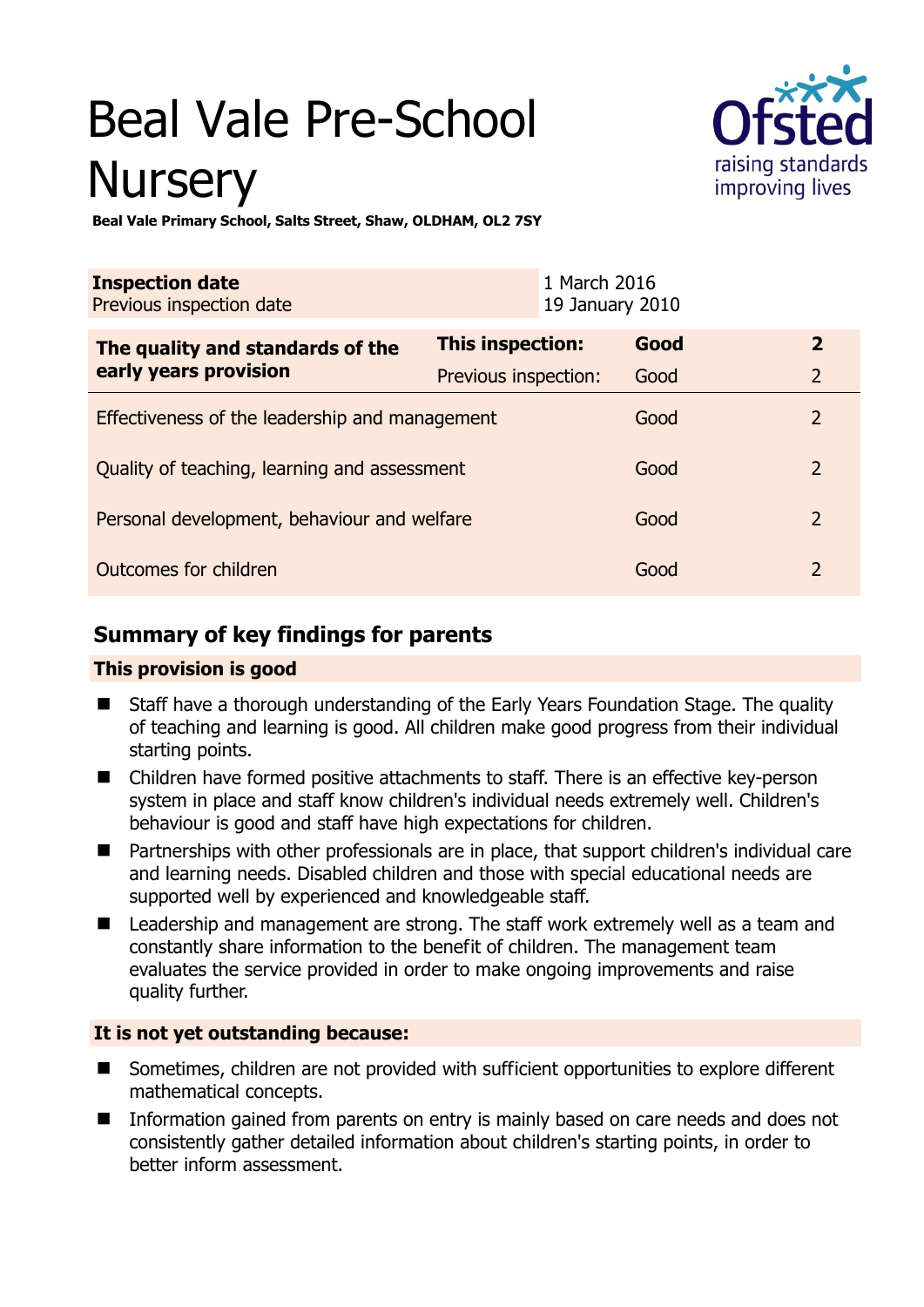## **What the setting needs to do to improve further**

#### **To further improve the quality of the early years provision the provider should:**

- help staff to develop their mathematical understanding, to better promote children's development during activities
- develop ways to consistently gain information from parents on entry about children's individual developmental stage.

#### **Inspection activities**

- The inspector observed the quality of teaching during activities and assessed the impact this has on children's learning.
- The inspector completed a joint observation of teaching with the manager.
- The inspector held a meeting with the manager. She looked at relevant documentation, such as the setting's self-evaluation, action plans, policies and procedures and evidence of the suitability of staff working in the setting.
- The inspector spoke to a small selection of parents during the inspection and took account of their views.

#### **Inspector**

Elisia Lee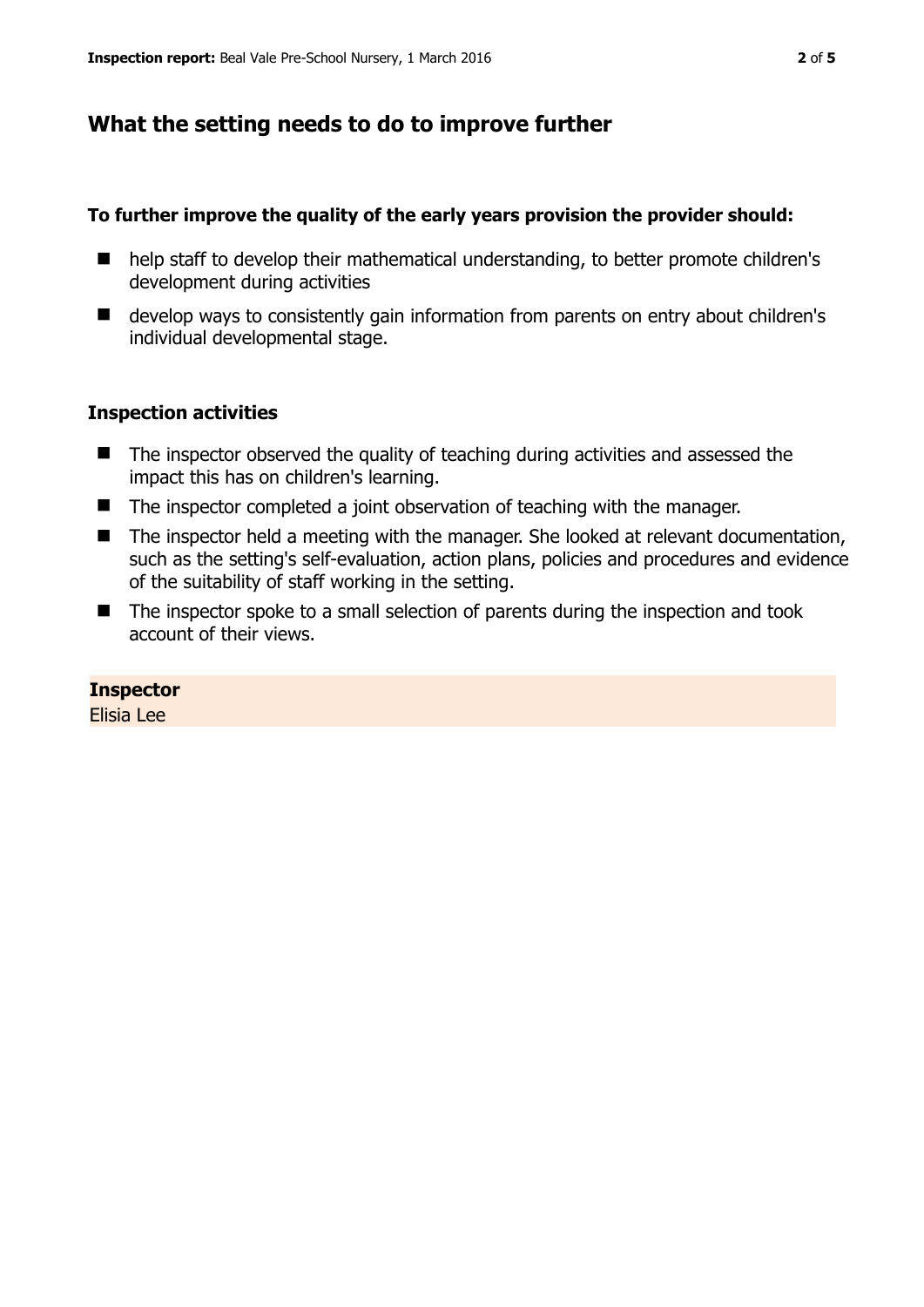## **Inspection findings**

#### **Effectiveness of the leadership and management is good**

The arrangements for safeguarding are effective. Staff are aware of the authorities to contact, and liaise with, if they have concerns about a child's welfare. The experienced staff team attends regular training events, which are targeted to meet the needs of children in their care. The manager completes regular supervisions, appraisals and observations of staff as they work to identify ways in which the quality of teaching can be raised further. All the recommendations from the previous inspection have been addressed. For example, resources have been developed to stimulate children's interests in books. Multiple audits and action plans have been developed to help improve outcomes for children even further. The manager monitors children's development through assessing the needs of different groups. Any funding that is received is targeted directly to address the needs of children. Staff work with a range of professionals, contributing to children being well prepared for the next stage in their learning.

#### **Quality of teaching, learning and assessment is good**

Staff observe children as they play to ascertain their developmental stage. They skilfully chart the progress of children of all ages and abilities. This allows staff to pinpoint where a child may need extra support in their learning and development. Staff plan activities that support children's next steps in learning and ignite their natural curiosities. Staff support children's communication and language well. Some of the strategies they use include using keywords with children to help understanding, asking questions as they play alongside children and teaching children how to use sign language. Children are active learners. They independently seek out resources to follow their own interests during play. Partnerships with parents are in place and home learning is promoted. Strategies to extend children's learning at home include a take-home teddy bear and a lending library.

#### **Personal development, behaviour and welfare are good**

Staff have created a warm and friendly environment. Children and parents are warmly welcomed into the setting. Staff speak with parents on a daily basis about the activities children have enjoyed. Children confidently enter and are quick to settle and engage in play. They often seek out staff to join in with their play. Positive behaviour is promoted in different ways. Staff show children how to take care of resources and offer consistent praise to children. Children have the opportunity to learn about the local community and the wider world. Children's physical well-being is promoted through daily outdoor play and healthy menus. Good partnerships are in place with local schools. Meaningful information is shared with teachers about children's individual needs, which helps to support children as they move to school.

#### **Outcomes for children are good**

Children are progressing well in their learning from their starting points. Children, including those who are in receipt of funding, disabled children and those with special educational needs, are acquiring the key skills they will need for their eventual move to school.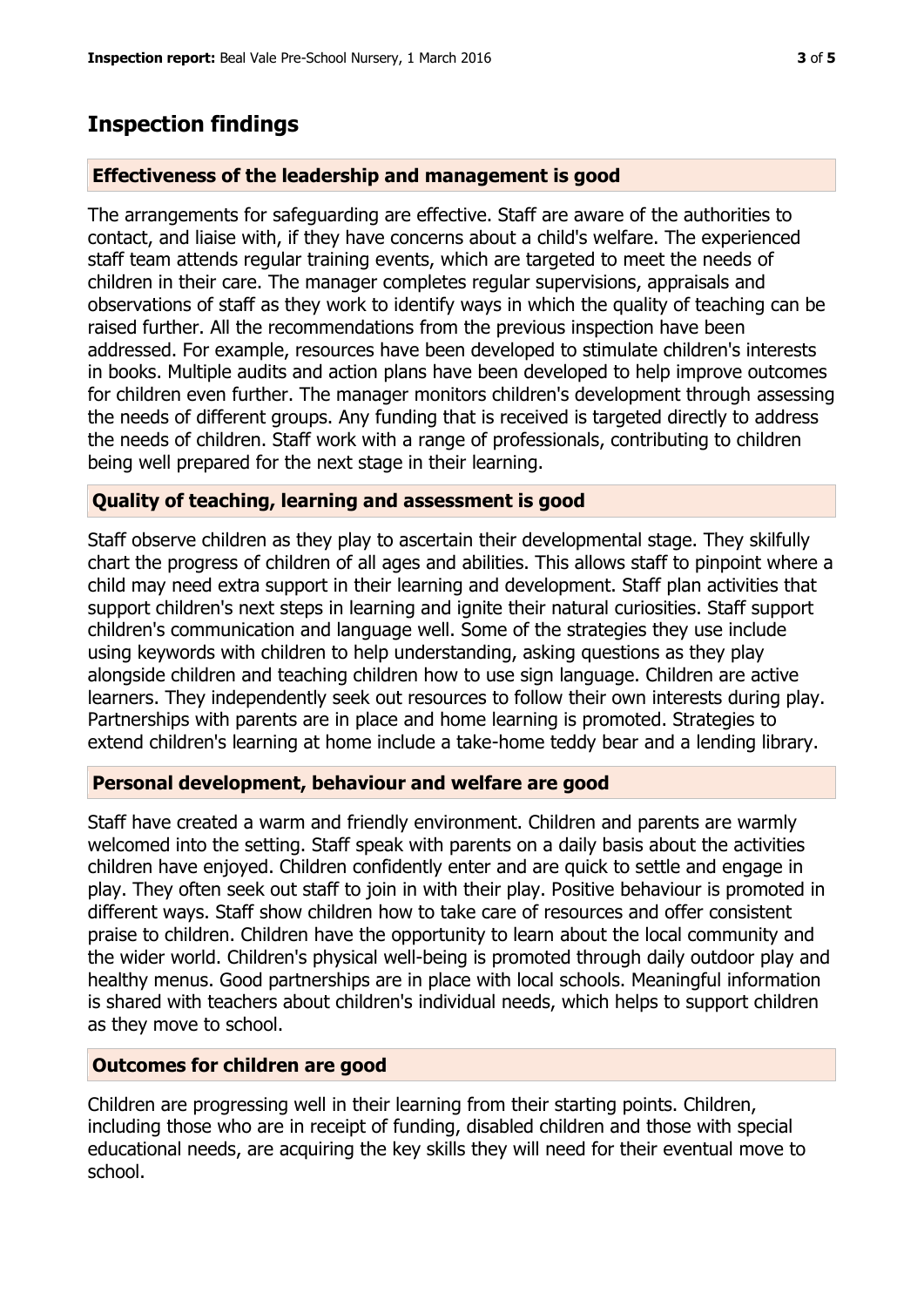## **Setting details**

| Unique reference number       | EY395429                                                                             |  |
|-------------------------------|--------------------------------------------------------------------------------------|--|
| <b>Local authority</b>        | Oldham                                                                               |  |
| <b>Inspection number</b>      | 859704                                                                               |  |
| <b>Type of provision</b>      | Sessional provision                                                                  |  |
| Day care type                 | Childcare - Non-Domestic                                                             |  |
| <b>Registers</b>              | Early Years Register, Compulsory Childcare<br>Register, Voluntary Childcare Register |  |
| <b>Age range of children</b>  | $2 - 4$                                                                              |  |
| <b>Total number of places</b> | 32                                                                                   |  |
| Number of children on roll    | 61                                                                                   |  |
| <b>Name of provider</b>       | <b>Network Nurseries Limited</b>                                                     |  |
| Date of previous inspection   | 19 January 2010                                                                      |  |
| <b>Telephone number</b>       | 07799253485                                                                          |  |

Beal Vale Pre-School Nursery was registered in 2009. The pre-school is independently owned and operated by Network Nurseries Limited within Beal Vale Primary School, in Shaw near Oldham. The pre-school employs six members of childcare staff, all of whom hold appropriate early years qualifications at level 3. The pre-school opens from 9am to 3.30pm, Monday to Friday, during term time only. The pre-school provides funded early education for two-, three- and four-year-old children. It supports disabled children and those with special educational needs.

This inspection was carried out by Ofsted under sections 49 and 50 of the Childcare Act 2006 on the quality and standards of provision that is registered on the Early Years Register. The registered person must ensure that this provision complies with the statutory framework for children's learning, development and care, known as the Early Years Foundation Stage.

Any complaints about the inspection or the report should be made following the procedures set out in the guidance 'Complaints procedure: raising concerns and making complaints about Ofsted', which is available from Ofsted's website: www.gov.uk/government/organisations/ofsted. If you would like Ofsted to send you a copy of the guidance, please telephone 0300 123 4234, or email enquiries@ofsted.gov.uk.